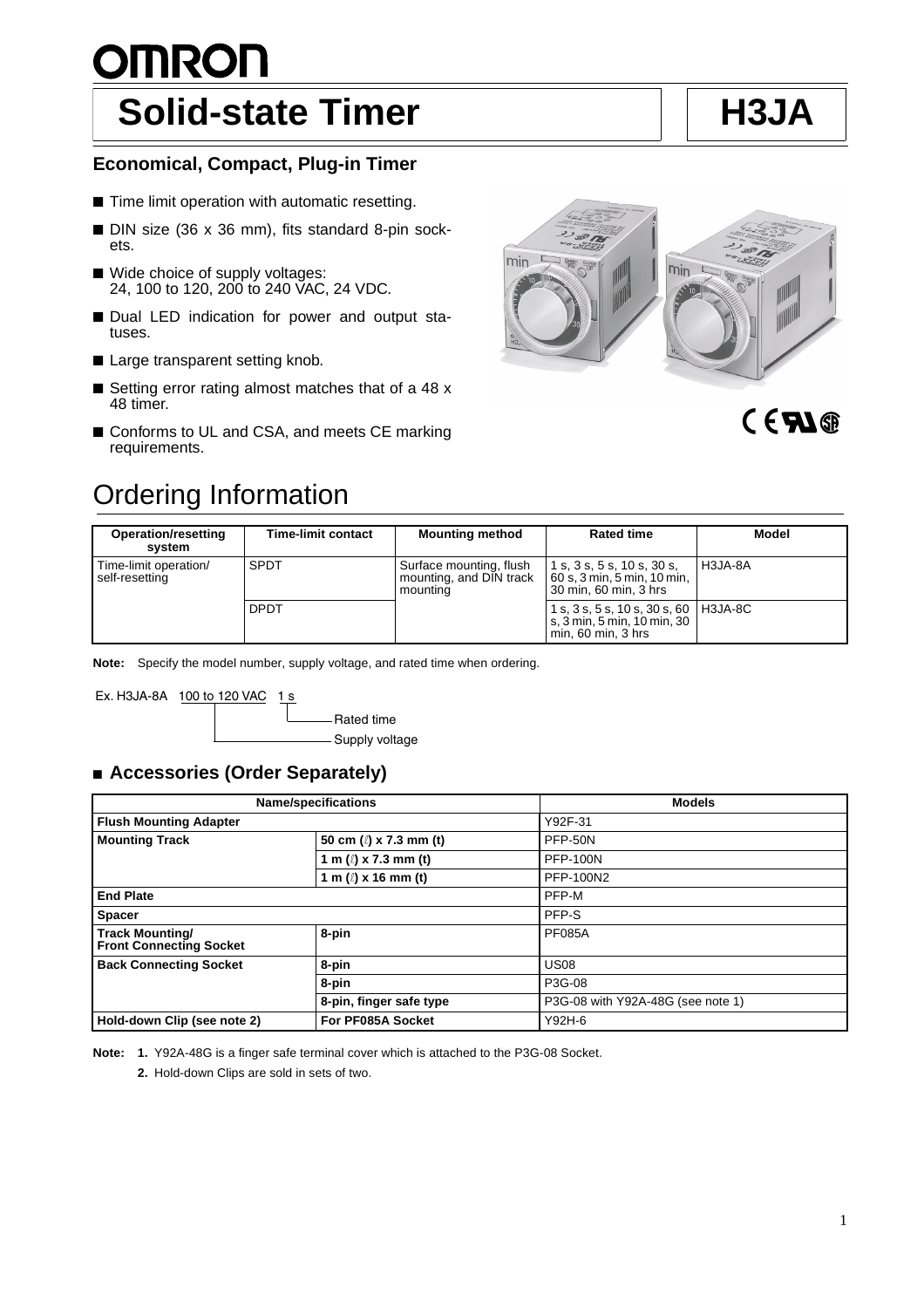# **Specifications**

# ■ **Time Ranges**

| <b>Rated time</b><br>Time range |                | <b>Rated time</b> | Time range     |  |
|---------------------------------|----------------|-------------------|----------------|--|
| 1 s                             | $0.1$ to $1$ s | 3 min             | $0.3$ to 3 min |  |
| 3s                              | $0.3$ to $3s$  | 5 min             | $0.5$ to 5 min |  |
| 5s                              | $0.5$ to $5s$  | $10 \text{ min}$  | 1 to 10 min    |  |
| 10 <sub>s</sub>                 | 1 to 10 s      | 30 min            | 3 to 30 min    |  |
| 30 <sub>s</sub>                 | 3 to 30 s      | 60 min            | 6 to 60 min    |  |
| 60 s                            | 6 to 60 s      | 3 hrs             | 0.3 to 3 hrs   |  |

# ■ **Ratings**

| <b>Rated supply voltage</b>    | 24, 100 to 120 or 200 to 240 VAC (50/60 Hz);<br>24 VDC                                                                                                                                                                                                                                                                                                                                                 |
|--------------------------------|--------------------------------------------------------------------------------------------------------------------------------------------------------------------------------------------------------------------------------------------------------------------------------------------------------------------------------------------------------------------------------------------------------|
| <b>Operating voltage range</b> | 85% to 110% of rated supply voltage                                                                                                                                                                                                                                                                                                                                                                    |
| <b>Power consumption</b>       | H3JA-8A<br>100 to 120 VAC: Approx. 3 VA (1.3 W) at 120 VAC<br>200 to 240 VAC: Approx. 5 VA (1.5 W) at 240 VAC<br>24 VAC:<br>Approx. 1.2 VA (0.9 W) at 24 VAC<br>24 VDC:<br>Approx. 0.8 W at 24 VDC<br>H3JA-8C<br>100 to 120 VAC: Approx. 3 VA (1.1 W) at 120 VAC<br>200 to 240 VAC: Approx. 5 VA (1.3 W) at 240 VAC<br>24 VAC:<br>Approx. 1.3 VA (1 W) at 24 VAC<br>24 VDC:<br>Approx. 0.9 W at 24 VDC |
| <b>Control outputs</b>         | H3JA-8A: 7 A at 250 VAC, resistive load<br>H3JA-8C: 5 A at 250 VAC, resistive load                                                                                                                                                                                                                                                                                                                     |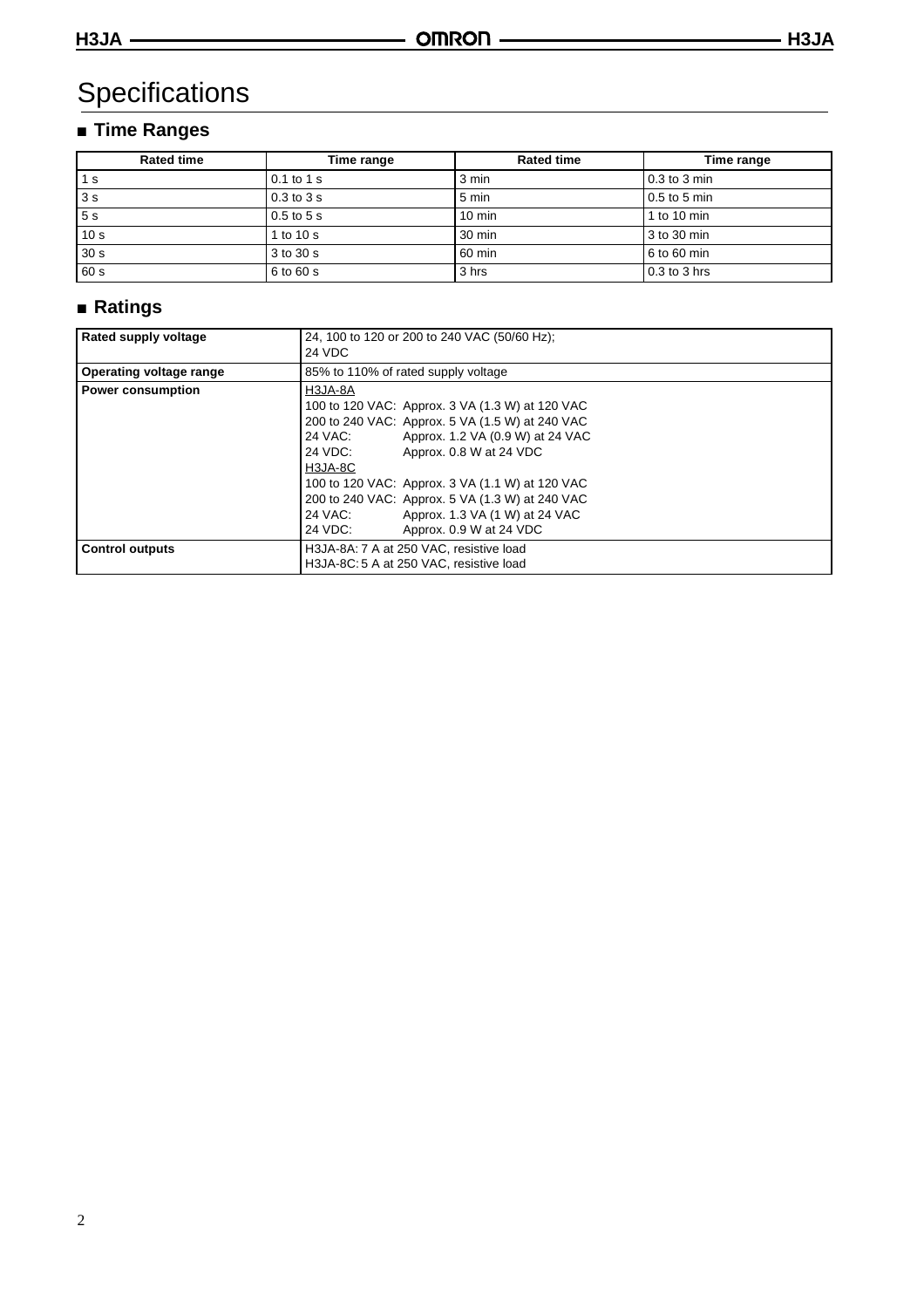## ■ **Characteristics**

| Accuracy of operating time   | $\pm 2\%$ max.                                                                                                                                                                                                                                                                                                                                                                                                                                                                                                                                                            |  |  |  |
|------------------------------|---------------------------------------------------------------------------------------------------------------------------------------------------------------------------------------------------------------------------------------------------------------------------------------------------------------------------------------------------------------------------------------------------------------------------------------------------------------------------------------------------------------------------------------------------------------------------|--|--|--|
| <b>Setting error</b>         | $±7\%$ max.                                                                                                                                                                                                                                                                                                                                                                                                                                                                                                                                                               |  |  |  |
| Influence of voltage         | $\pm 2\%$ max.                                                                                                                                                                                                                                                                                                                                                                                                                                                                                                                                                            |  |  |  |
| Influence of temperature     | $±5%$ max.                                                                                                                                                                                                                                                                                                                                                                                                                                                                                                                                                                |  |  |  |
| <b>Insulation resistance</b> | 100 M $\Omega$ min. (at 500 VDC)                                                                                                                                                                                                                                                                                                                                                                                                                                                                                                                                          |  |  |  |
| Dielectric strength          | 2,000 VAC, 50/60 Hz for 1 min (between current-carrying and non-current-carrying parts, and be-<br>tween contact-carrying and control circuit, and between contacts of different poles)<br>1,000 VAC, 50/60 Hz for 1 min (between non-continuous contacts)                                                                                                                                                                                                                                                                                                                |  |  |  |
| Impulse withstand voltage    | 3 kV (between power terminals)<br>4.5 kV (between current-carrying terminal and exposed non-current-carrying metal parts)                                                                                                                                                                                                                                                                                                                                                                                                                                                 |  |  |  |
| Noise immunity               | $\pm$ 1.5 kV (between power terminals) and $\pm$ 1.5 kV (between output terminals), square-wave noise<br>by noise simulator (pulse width: $100$ ns/1 $\mu$ s, 1-ns rise)                                                                                                                                                                                                                                                                                                                                                                                                  |  |  |  |
| <b>Static immunity</b>       | Destruction: 8 kV<br>Malfunction: 6 kV                                                                                                                                                                                                                                                                                                                                                                                                                                                                                                                                    |  |  |  |
| <b>Vibration resistance</b>  | Destruction: 10 to 55 Hz with 0.75-mm double amplitude in 3 directions for 1 hour each.<br>Malfunction: 10 to 55 Hz with 0.5-mm double amplitude in 3 directions for 10 minutes each.                                                                                                                                                                                                                                                                                                                                                                                     |  |  |  |
| <b>Shock resistance</b>      | Destruction: 1,000 m/s <sup>2</sup><br>Malfunction: 100 m/s <sup>2</sup>                                                                                                                                                                                                                                                                                                                                                                                                                                                                                                  |  |  |  |
| <b>Ambient temperature</b>   | Operating:<br>$-10^{\circ}$ C to 55 $^{\circ}$ C<br>Storage:<br>$-25^{\circ}$ C to 65 $^{\circ}$ C                                                                                                                                                                                                                                                                                                                                                                                                                                                                        |  |  |  |
| <b>Ambient humidity</b>      | 35% to 85%<br>Operating:                                                                                                                                                                                                                                                                                                                                                                                                                                                                                                                                                  |  |  |  |
| Life expectancy              | H3JA-8A<br>Mechanical: 10.000.000 operations min.<br>60,000 operations min. (7 A resistive load at 250 VAC, 360 operations/h)<br>Electrical:<br><b>H3JA-8C</b><br>Mechanical: 10,000,000 operations min.<br>100,000 operations min. (5 A resistive load at 250 VAC, 360 operations/h)<br>Electrical:                                                                                                                                                                                                                                                                      |  |  |  |
| <b>EMC</b>                   | (EMI)<br><b>Émission Enclosure:</b><br>EN55011 Group 1 class A<br>EN55011 Group 1 class A<br>Emission AC Mains:<br>(EMS)<br>Immunity ESD:<br>EN61000-4-2: 6 kV contact discharge (level 3)<br>8 kV air discharge (level 3)<br>Immunity RF-interference from AM Radio Waves:<br>EN61000-4-3: 10 V/m (80 MHz to 1 GHz) (level 3)<br>EN61000-4-4: 2 kV power port and output port (level 3)<br>Immunity Burst:<br>1 kV control port with capacitive clamp (level 3)<br>EN61000-4-5: 2 kV common mode (level 3)<br><b>Immunity Surge:</b><br>1 kV differential mode (level 3) |  |  |  |
| <b>Approved standard</b>     | UL508, CSA C22.2 No. 14, conforms to EN61812-1                                                                                                                                                                                                                                                                                                                                                                                                                                                                                                                            |  |  |  |
| Case color                   | Light gray (Munsell 5Y7/1)                                                                                                                                                                                                                                                                                                                                                                                                                                                                                                                                                |  |  |  |
| Degree of protection         | IP40 (panel surface)                                                                                                                                                                                                                                                                                                                                                                                                                                                                                                                                                      |  |  |  |
| Weight                       | H3JA-8A: Approx. 50 g<br>H3JA-8C: Approx. 60 g                                                                                                                                                                                                                                                                                                                                                                                                                                                                                                                            |  |  |  |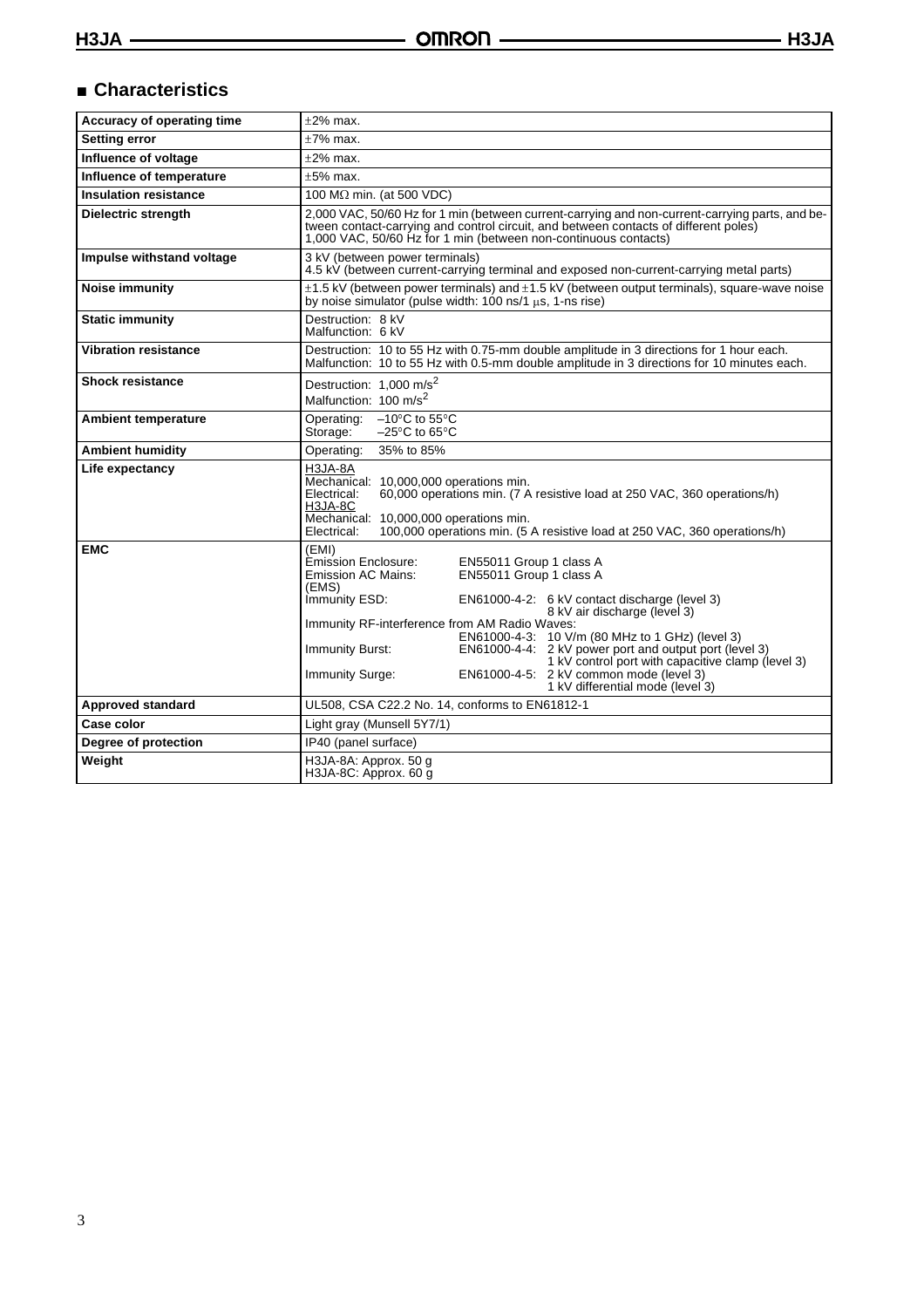# Engineering Data

### **H3JA-8A**





Switching operations (x 10<sup>3</sup>)



# **Operation**

## ■ **Timing Chart**

**H3JA-8A**



#### **H3JA-8C**

|                                | 100 ms min,<br>Rt |          |  |  |          |  |  |
|--------------------------------|-------------------|----------|--|--|----------|--|--|
| Terminals<br>$(2)-(7)$ (power) |                   |          |  |  |          |  |  |
|                                |                   | Set time |  |  | Set time |  |  |
| $(1)-(3)$ (NO)<br>(6)-(8)      |                   |          |  |  |          |  |  |
|                                |                   |          |  |  |          |  |  |
| $(1)-(4)$<br>(5)-(8) (NC)      |                   |          |  |  |          |  |  |
| Time UP indicator              |                   |          |  |  |          |  |  |
| (Orange)                       |                   |          |  |  |          |  |  |
| Power ON indicator<br>(Green)  |                   |          |  |  |          |  |  |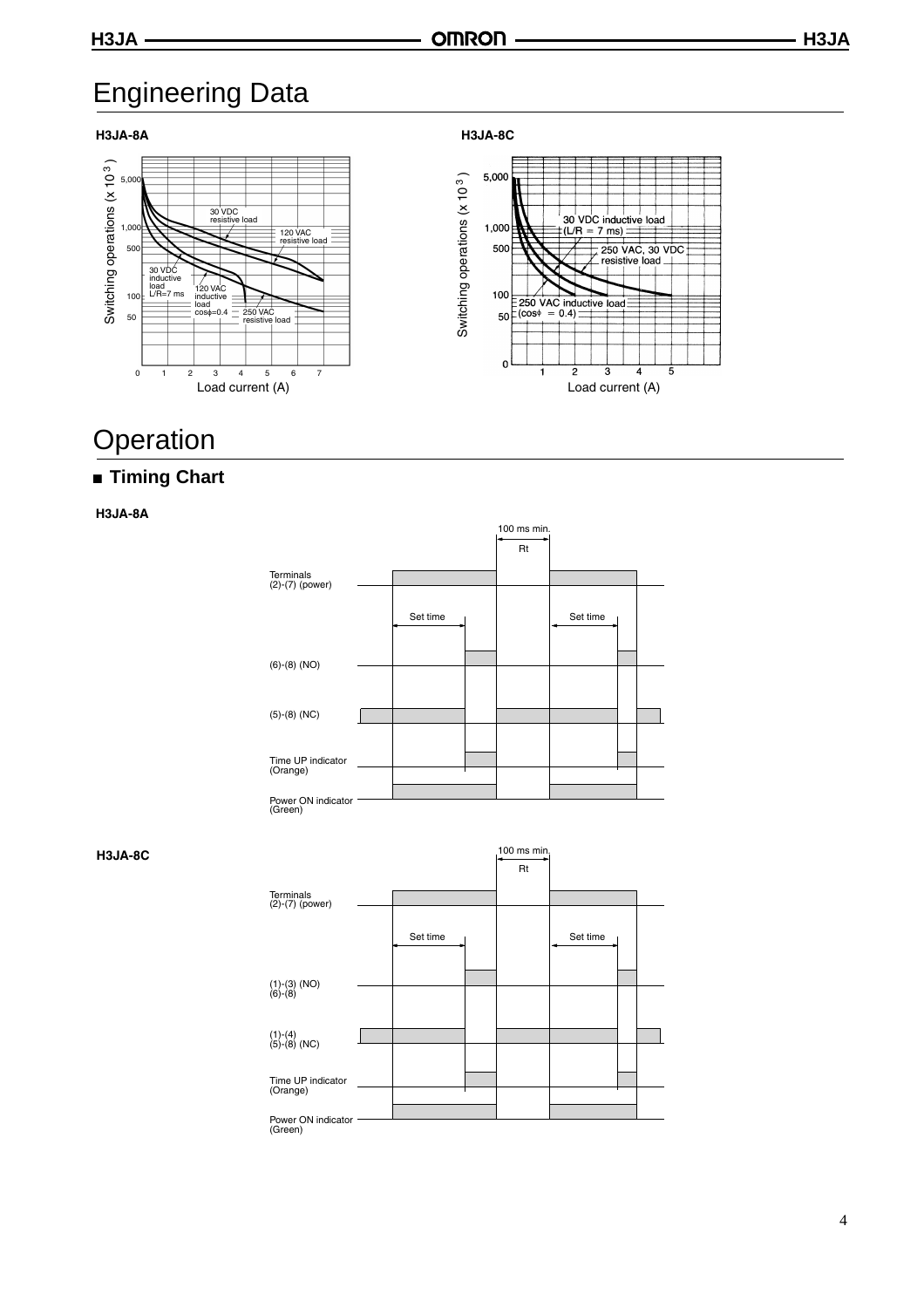# **Dimensions**

**Note:** All units are in millimeters unless otherwise indicated.



## ■ **Accessories (Order Separately)**

#### **Flush Mounting Adapter**

#### **Y92F-31**

Adapter Y92F-31 shown with H3JA-8<sup>2</sup> and back connecting socket.





#### **Panel Cutout**

Recommended panel thickness: 1 to 5 mm



## **Track Mounting/Front Connecting Socket**

#### **PF085A**



**Terminal Arrangement Mounting Holes (Top View)**



Two, M4 or 4.5 dia. holes

- $-33 \pm 0.2 -$
- **Note:** PF085A can be used as a front connecting socket.

#### **Mounting Height of Timer with Socket**



**Hold-down Clips (Set of Two Clips) Y92H-6 for PF085A Socket**



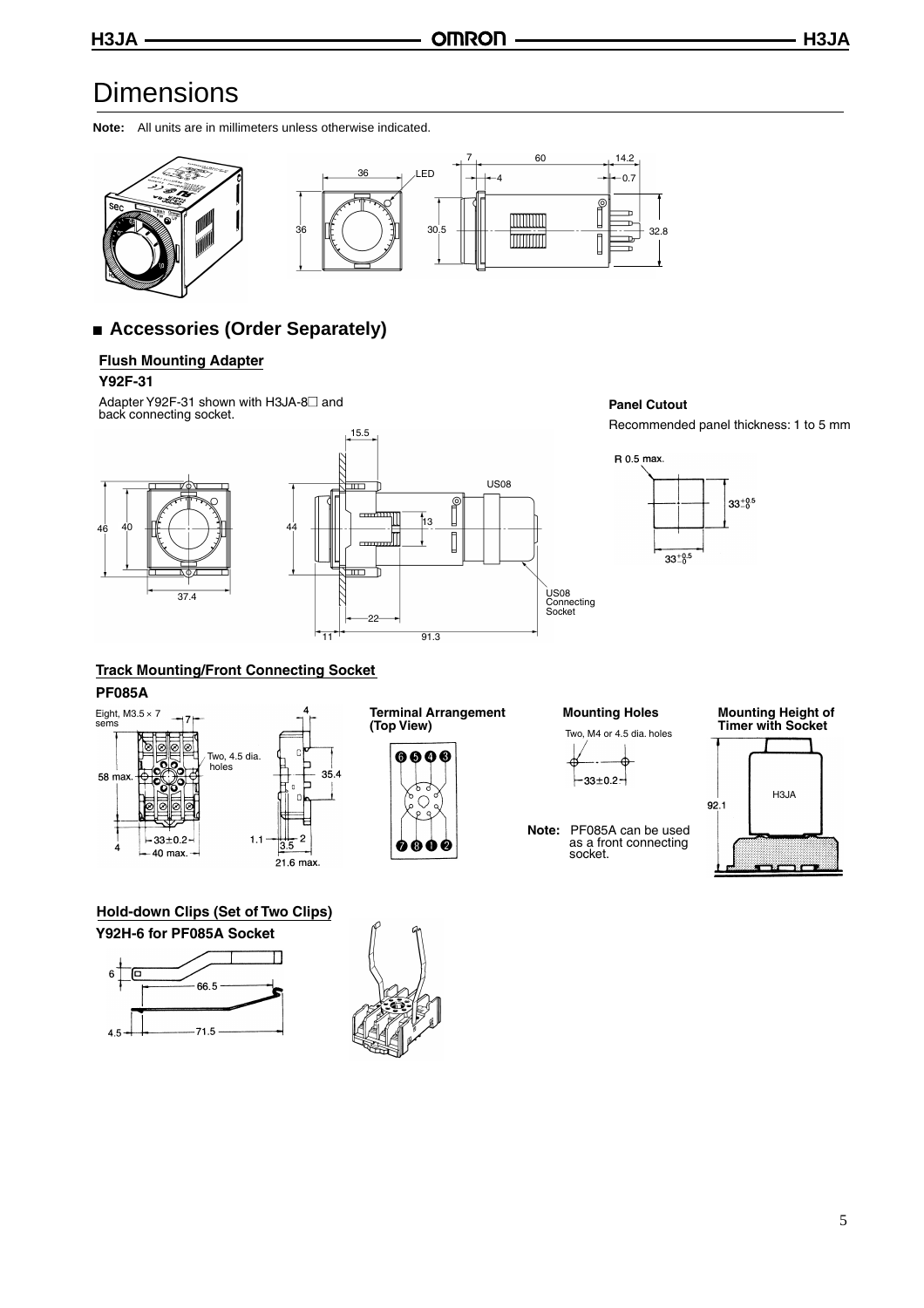#### **Back Connecting Socket US08** <u>ବାଡି</u> 6 ୕ଔ  $\overline{\circ}$  $\circledcirc$  $\circ$ -32.5 dia.  $-34.6$



**(Bottom View)**





(When Y92A-48G mounted)



**Finger Safe Terminal Cover Conforming to VDE0106/P100**

**Y92A-48G (Attachment for P3G-08 Socket)**







### **Mounting Track PFP-100N, PFP-50N PFP-100N2**



**Note:** The values shown in parentheses are for the PFP-50N.

 $\epsilon$ 



 $\overline{\mathbf{I}}$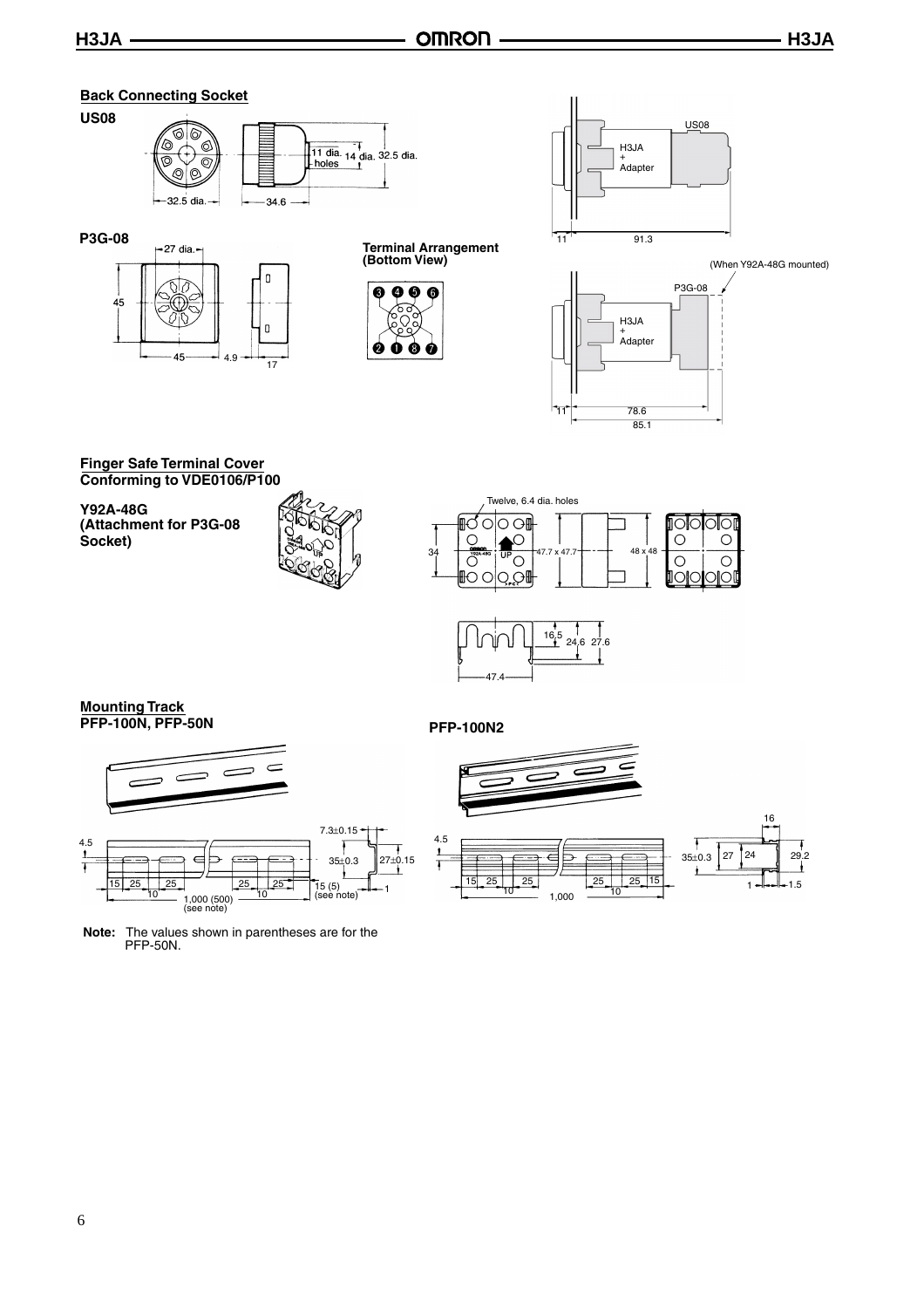

# Installation

# ■ **Terminal Arrangement**